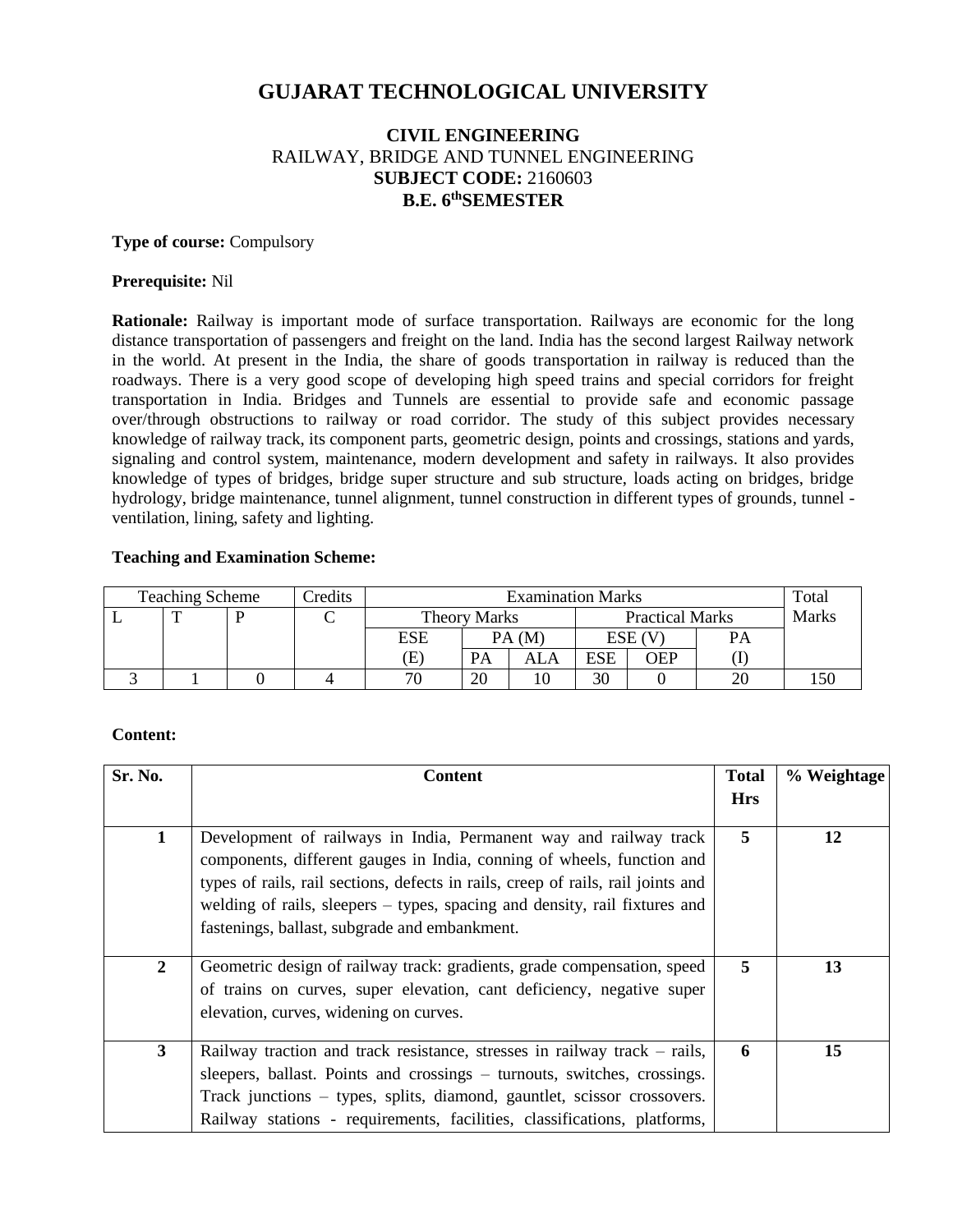|                         | loops, sidings. Railway yards - types, required equipments in yards.<br>Signalling and control system – objectives, classification, Interlocking of<br>signals and points.                                                                                                                                                                                                                                                                                                                                                                                                                                                                                      |                         |    |
|-------------------------|-----------------------------------------------------------------------------------------------------------------------------------------------------------------------------------------------------------------------------------------------------------------------------------------------------------------------------------------------------------------------------------------------------------------------------------------------------------------------------------------------------------------------------------------------------------------------------------------------------------------------------------------------------------------|-------------------------|----|
| $\overline{\mathbf{4}}$ | track - construction, drainage, maintenance.<br>Railway<br>Recent<br>developments in railways – high speed trains, modernization in track for<br>high speed, Metro rails, Monorail, automation in operation and control.<br>Safety in railways – accidents and remedial measures.                                                                                                                                                                                                                                                                                                                                                                               | $\overline{\mathbf{4}}$ | 10 |
| 5                       | Bridges: Classification of bridges - with respect to construction<br>materials, structural behavior of super structure, span, sub structure,<br>Temporary and movable bridges. Factors affecting site<br>purpose.<br>selection. Various loads/stresses acting on bridges. Bridge hydrology -<br>design discharge, water way, afflux, scour depth, economical span.<br>Bridge components – foundation, piers, abutments, wing wall, approach,<br>bearings, floor, girders, cables, suspenders. Methods of erection of<br>different types of bridges. River training works and maintenance of<br>bridges. Testing and strengthening of bridges. Bridge architect. | 14                      | 30 |
| 6                       | Tunnels: Necessity/advantage of a tunnel, Classification of Tunnels,<br>Size and shape of a tunnel, Alignment of a Tunnel, Portals and Shafts,<br>Methods of Tunneling in Hard Rock and Soft ground, Mucking, Lighting<br>and Ventilation in tunnel, Dust control, Drainage of tunnels, Safety in<br>tunnel construction.                                                                                                                                                                                                                                                                                                                                       | 8                       | 20 |

## **Suggested Specification table with Marks (Theory):**

| <b>Distribution of Theory Marks</b> |       |         |         |         |                 |  |  |
|-------------------------------------|-------|---------|---------|---------|-----------------|--|--|
| l Level                             | Level | A Level | N Level | E Level | $\degree$ Level |  |  |
| 15                                  | 20    | 20      | 20      | 15      | 10              |  |  |

**Legends: R: Remembrance; U: Understanding; A: Application, N: Analyze and E: Evaluate C: Create and above Levels (Revised Bloom's Taxonomy)**

Note: This specification table shall be treated as a general guideline for students and teachers. The actual distribution of marks in the question paper may vary slightly from above table.

## **Reference Books:**

- 1. Satish Chandra and M.M. Agrawal, Railway Engineering, Oxford University Press, New Delhi
- 2. S.C. Saxena and S. P. Arora, A Text Book of Railway Engineering, Dhanpat Rai & Sons, New Delhi
- 3. S.C. Rangwala, K.S. Rangwala and P.S. Rangwala, Principles of Railway Engineering, Charotar Publishing House, Anand.
- 4. S.P. Bindra, Principles and Practice of Bridge Engineering, Dhanpat Rai & Sons, New Delhi
- 5. S.C. Saxena, Tunnel Engineering, Dhanpat Rai & Sons, New Delhi
- 6. D.J. Victor, Essential of Bridge Engineering, Oxford & IBH Pub. Co. Ltd. Mumbai